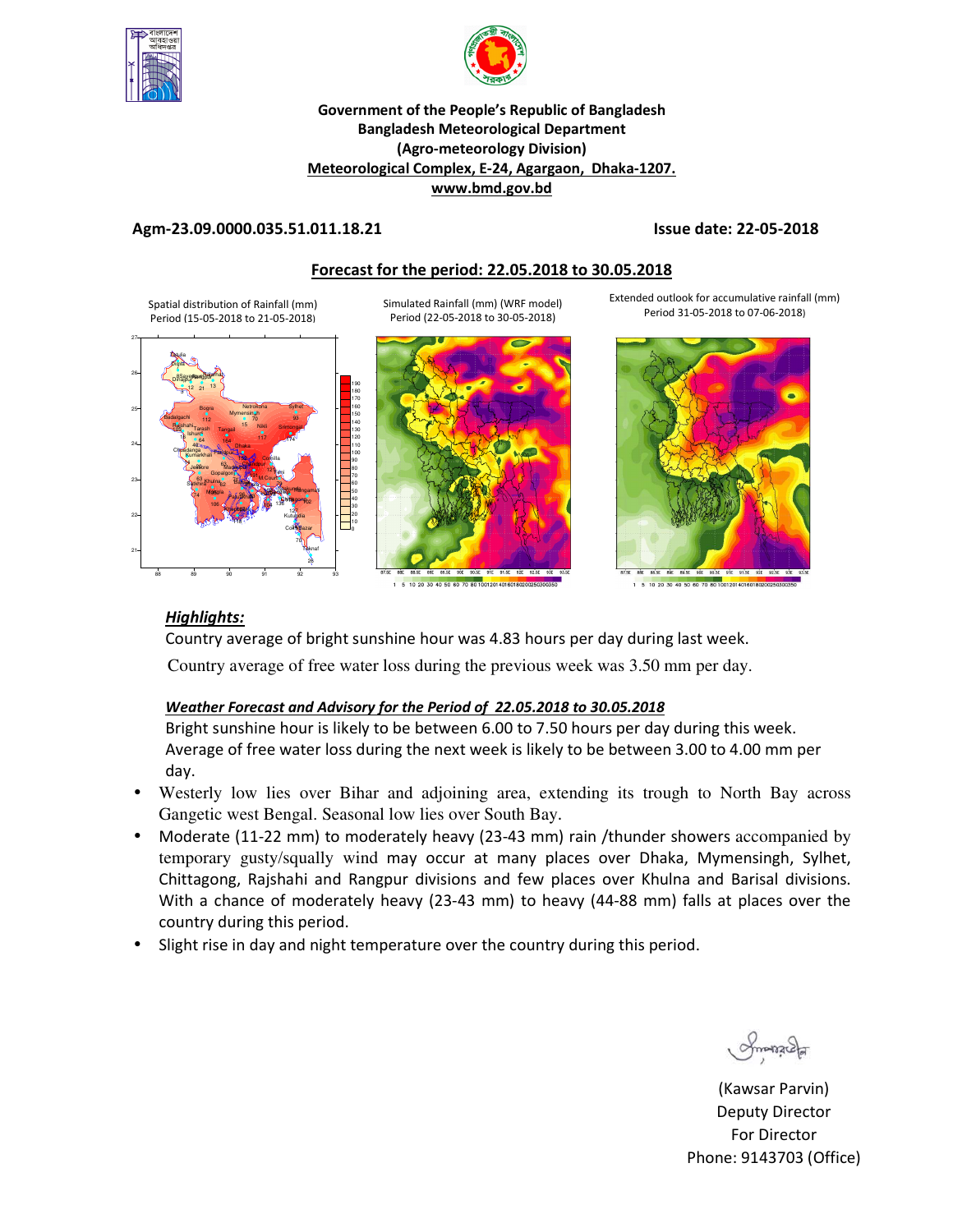#### **Short Weather description Period: 15.05.2018 to 21.05.2018** Maximum And Minimum Temperature (Range and Extreme)

| <b>Divisions</b> | range in <sup>o</sup> C | <b>Maximum temperature</b> |                           | <b>Highest maximum</b><br>temperature in <sup>"</sup> C |     |      |                          | Minimum temperature<br>Range in <sup>v</sup> C |              | Lowest minimum<br>temperature in <sup>o</sup> C |                     |  |
|------------------|-------------------------|----------------------------|---------------------------|---------------------------------------------------------|-----|------|--------------------------|------------------------------------------------|--------------|-------------------------------------------------|---------------------|--|
| <b>Dhaka</b>     | 24.6                    | °c<br>$-34.6$              | <b>Dhaka</b>              | 34.6                                                    | °c  | 20.3 | ٠                        | 26.2                                           | $^0$ C       | Madaripur                                       | 20.3 $^{\circ}$ C   |  |
| Mymensingh       | 26.7                    | °c<br>$-32.5$              | Mymensingh                | 32.5                                                    | °c  | 20.5 | ۰                        | 25.3                                           | °c           | Netrokona                                       | 20.5 $^{\circ}$ C   |  |
| Chittagong       | 25.5                    | °c<br>$-34.2$              | Chandpur                  | 34.2                                                    | °c. | 20.5 | ۰                        | 26.2                                           | $^{\circ}$ c | Comilla                                         | 20.5 $^{\circ}$ C   |  |
| Sylhet           | 28.8                    | °c<br>$-33.4$              | Srimongal                 | 33.4                                                    | °c. | 20.2 | ۰                        | 24.0                                           | $^{\circ}$ c | Srimongal                                       | 20.2 <sup>o</sup> C |  |
| Rajshahi         | 25.3                    | °с<br>$-34.4$              | Raishahi                  | 34.4                                                    | °Cı | 23.8 | $\overline{\phantom{0}}$ | 26.4                                           | °c           | Tarash                                          | 23.8 <sup>o</sup> C |  |
| Rangpur          | 28.2                    | °c<br>$-34.5$              | Dinajpur, Sayedpur, Dimla | 34.5                                                    | °cı | 19.5 | ۰                        | 26.0                                           | $^{\circ}$ c | Tetulia                                         | 19.5 $^{\circ}$ C   |  |
| Khulna           | 25.5                    | °c<br>$-35.3$              | Mongla                    | 35.3                                                    | °cı | 19.8 | ۰                        | 27.0                                           | °c           | Kumarkhali                                      | 19.8 $^{\circ}$ C   |  |
| <b>Barisal</b>   | 24.6                    | °c<br>$-34.8$              | Khepupara                 | 34.8                                                    | °c  | 21.3 |                          | 26.9                                           | $^{\circ}$ c | Barisal, Patuakhali                             | 21.3 $^{\circ}$ C   |  |

*Rainfall analysis* and *average temperature:-*

| Name of the       | Name of the     | Total                 | Normal                | Deviation         | Total          |                 | Average Average | Average                               |                 | Average Average Average |                 |
|-------------------|-----------------|-----------------------|-----------------------|-------------------|----------------|-----------------|-----------------|---------------------------------------|-----------------|-------------------------|-----------------|
| <b>Divisions</b>  | <b>Stations</b> | Rainfall<br>in $(mm)$ | Rainfall<br>in $(mm)$ | in %              | Rainy<br>days  | M a x           | M in            | M ax.<br>Humidity Humidity temp in °C | Normal<br>M ax. | M in.<br>temp in °      | Normal<br>M in. |
|                   |                 |                       |                       |                   |                | in %            | in %            |                                       | temp in<br>°C   | С                       | temp in<br>°C   |
| Dhaka             | Dhaka           | 152                   | 65                    | 134               | 07             | 065             | 066             | 31.0                                  | 33.4            | 23.6                    | 24.7            |
|                   | Faridpur        | 63                    | 58                    | 9                 | 05             | 96              | 067             | 31.3                                  | 33.6            | 23.3                    | 24.4            |
|                   | Madaripur       | 71                    | 45                    | 58                | 03             | 098             | 056             | 30.9                                  | 33.9            | 23.1                    | 24.7            |
|                   | Nikli           | 117                   | $^{\star\star}$       | $\star\star\star$ | 06             | $\star\star$    | $\star\star$    | $^{\star\star}$                       | $\star\star$    | $^{\star\star}$         | $\star\star$    |
|                   | Tangail         | 164                   | 49                    | 235               | 05             | 095             | 065             | 31.2                                  | 32.9            | 23.1                    | 24.0            |
|                   | Gopalgonj       | 62                    | $^{\star\star}$       | $***$             | 03             | 97              | 073             | 30.1                                  | $\star\star$    | 23.6                    | $**$            |
| <b>Mymensingh</b> | Mymensingh      | 15                    | 67                    | -78               | 02             | 94              | 066             | 30.5                                  | 32.0            | 23.7                    | 24.1            |
|                   | Netrokona       | 70                    | $\star\star$          | $\star\star\star$ | 02             | 094             | 065             | 30.2                                  | $\star\star$    | 23.4                    | $\star\star$    |
| Chittagong        | Chittagong      | 127                   | 67                    | 90                | 06             | $\star\star$    | $\star\star$    | 32                                    | 32.4            | 23.9                    | 24.9            |
|                   | Sitakunda       | 118                   | 95                    | 24                | 06             | $\star\star$    | $\star\star$    | $\star\star$                          | 32.5            | $\star\star$            | 24.7            |
|                   | Rangamati       | 102                   | 69                    | 48                | 06             | $\star\star$    | $^{\star\star}$ | $\star\star$                          | 33.0            | $\star\star$            | 24.1            |
|                   | Cox'sBazar      | 70                    | 69                    | $\mathbf{1}$      | 6              | $^{\star\star}$ | **              | $**$                                  | 32.7            | $\star\star$            | 25.4            |
|                   | Teknaf          | 26                    | 73                    | -64               | $\overline{4}$ | $\star\star$    | $\star\star$    | $\star\star$                          | 32.0            | $\star\star$            | 25.5            |
|                   | Hatiya          | 104                   | 60                    | 73                | 07             | 99              | 74              | 31.7                                  | 32.2            | 24                      | 25.4            |
|                   | Sandw ip        | 136                   | 69                    | $***$             | 07             | $\star\star$    | $\star\star$    | $^{\star\star}$                       | 31.6            | $\star\star$            | 24.9            |
|                   | Kutubdia        | 34                    | 75                    | $-55$             | 06             | 87              | 065             | 32.5                                  | 32.1            | 24.5                    | 25.5            |
|                   | Feni            | 79                    | 84                    | -6                | 05             | 98              | 074             | 29.7                                  | 32.6            | 22.8                    | 24.7            |
|                   | M.Court         | 102                   | 70                    | 46                | 05             | 97              | 75              | 30.7                                  | 32.8            | 23.6                    | 25.1            |
|                   | Chandpur        | 191                   | 57                    | ***               | 07             | $\star\star$    | **              | **                                    | 33.1            | $\star\star$            | 24.7            |
|                   | Comilla         | 121                   | 71                    | 70                | 07             | 96              | $\overline{74}$ | 29                                    | 32.7            | 23.1                    | 24.3            |
| <b>Sylhet</b>     | Sylhet          | 93                    | 131                   | -29               | 04             | 95              | 64              | 31.1                                  | 23.2            | 23.2                    | 23.0            |
|                   | Srimongal       | 174                   | 88                    | 98                | 07             | 99              | 057             | 30.7                                  | 32.5            | 22.3                    | 23.3            |
| Rajshahi          | Rajshahi        | 16                    | 31                    | $-48$             | 04             | 097             | 061             | 32.9                                  | 34.9            | 23.2                    | 24.5            |
|                   | Bogra           | 112                   | 42                    | 167               | 02             | 095             | 052             | 31.5                                  | 33.4            | 23.8                    | 24.1            |
|                   | Ishurdi         | 40                    | 35                    | 14                | 04             | 097             | 052             | 32.2                                  | 34.5            | 23.1                    | 24.2            |
|                   | Badalgachi      | 109                   | $\star\star$          | ***               | 02             | 97              | 053             | 31.3                                  | $\star\star$    | 23.1                    | $\star\star$    |
|                   | Tarash          | 64                    | $**$                  | $***$             | 03             | 099             | 052             | 031                                   | $**$            | 023                     | $**$            |
| Rangpur           | Rangpur         | 21                    | 63                    | -67               | 03             | 092             | 056             | 32.4                                  | 31.7            | 23.7                    | 23.3            |
|                   | Dinajpur        | 3                     | 47                    | -94               | 03             | 094             | 057             | 32.4                                  | 32.5            | 23.0                    | 23.2            |
|                   | Sayedpur        | 12                    | $\star\star$          | $***$             | 02             | $\star\star$    | $\star\star$    | $\star\star$                          | $\star\star$    | $\star\star$            | $**$            |
|                   | Rajarhat        | 13                    | $^{\star\star}$       | $***$             | 01             | 095             | 058             | 32.4                                  | $\star\star$    | 23.2                    | $**$            |
|                   | Tetulia         | $\overline{7}$        | $^{\star\star}$       | $***$             | 01             | 095             | 058             | 32.2                                  | $\star\star$    | 22.6                    | $**$            |
|                   | Dimla           | 8                     | $**$                  | $\star\star\star$ | 02             | 094             | 057             | 32.5                                  | $**$            | 23.1                    | $**$            |
| Khulna            | Khulna          | 135                   | 44                    | 207               | 03             | 097             | 068             | 31.9                                  | 34.5            | 24.3                    | 25.4            |
|                   | Mongla          | 106                   | $\star\star$          | $***$             | 04             | $\star\star$    | $\star\star$    | $\star\star$                          | $\star\star$    | $**$                    | $\star\star$    |
|                   | Jessore         | 63                    | 36                    | 75                | 03             | $^{\star\star}$ | $^{\star\star}$ | $***$                                 | 35.6            | $^{\star\star}$         | 25.0            |
|                   | Chuadanga       | 14                    | 36                    | -61               | 03             | 096             | 061             | 32.4                                  | 35.6            | 23.4                    | 25.0            |
|                   | Satkhira        | 74                    | 29                    | 155               | 03             | 098             | 052             | 32.6                                  | 35.5            | 24.8                    | 25.7            |
|                   | Kumarkhali      | 20                    | $^{\star\star}$       | $\star\star\star$ | 03             | 100             | 063             | 31.0                                  | $**$            | 23.7                    | **              |
| <b>Barisal</b>    | Barisal         | 96                    | 38                    | 153               | 05             | 99              | 072             | 30.6                                  | 33.3            | 23.7                    | 25.0            |
|                   | Bhola           | 83                    | 51                    | 63                | 05             | 096             | 073             | 31.0                                  | 32.7            | 23.7                    | 25.2            |
|                   | Patuakhali      | 107                   | 57                    | 88                | 04             | 099             | 070             | 32.0                                  | 33.2            | 23.8                    | 25.5            |
|                   | Khepupara       | 118                   | 53                    | 123               | 06             | 095             | 064             | 33.4                                  | 32.7            | 24.6                    | 25.8            |

Analyses contained in this bulletin are based on preliminary \* un-checked data. \*\* Data not received. \*\*\* Data not available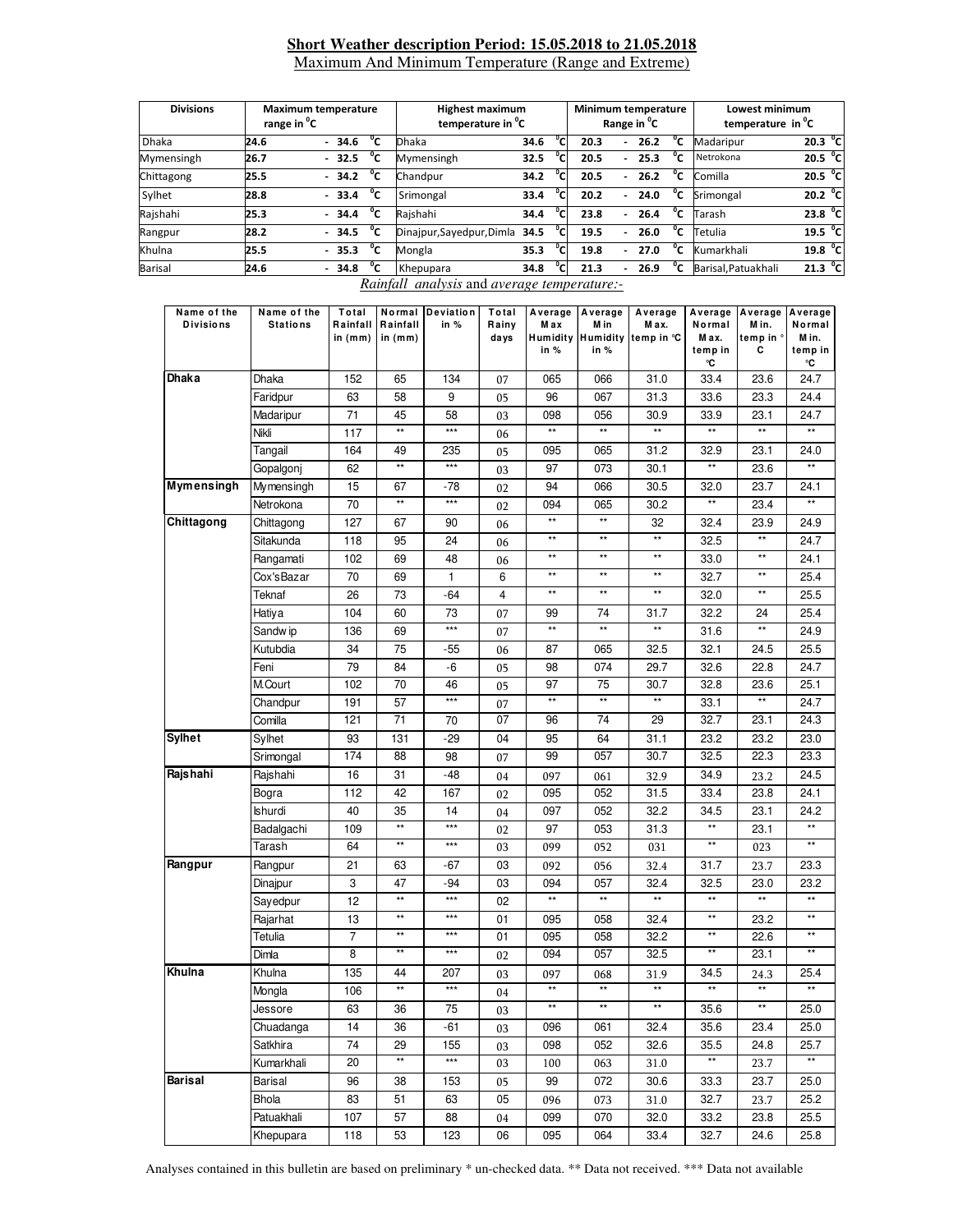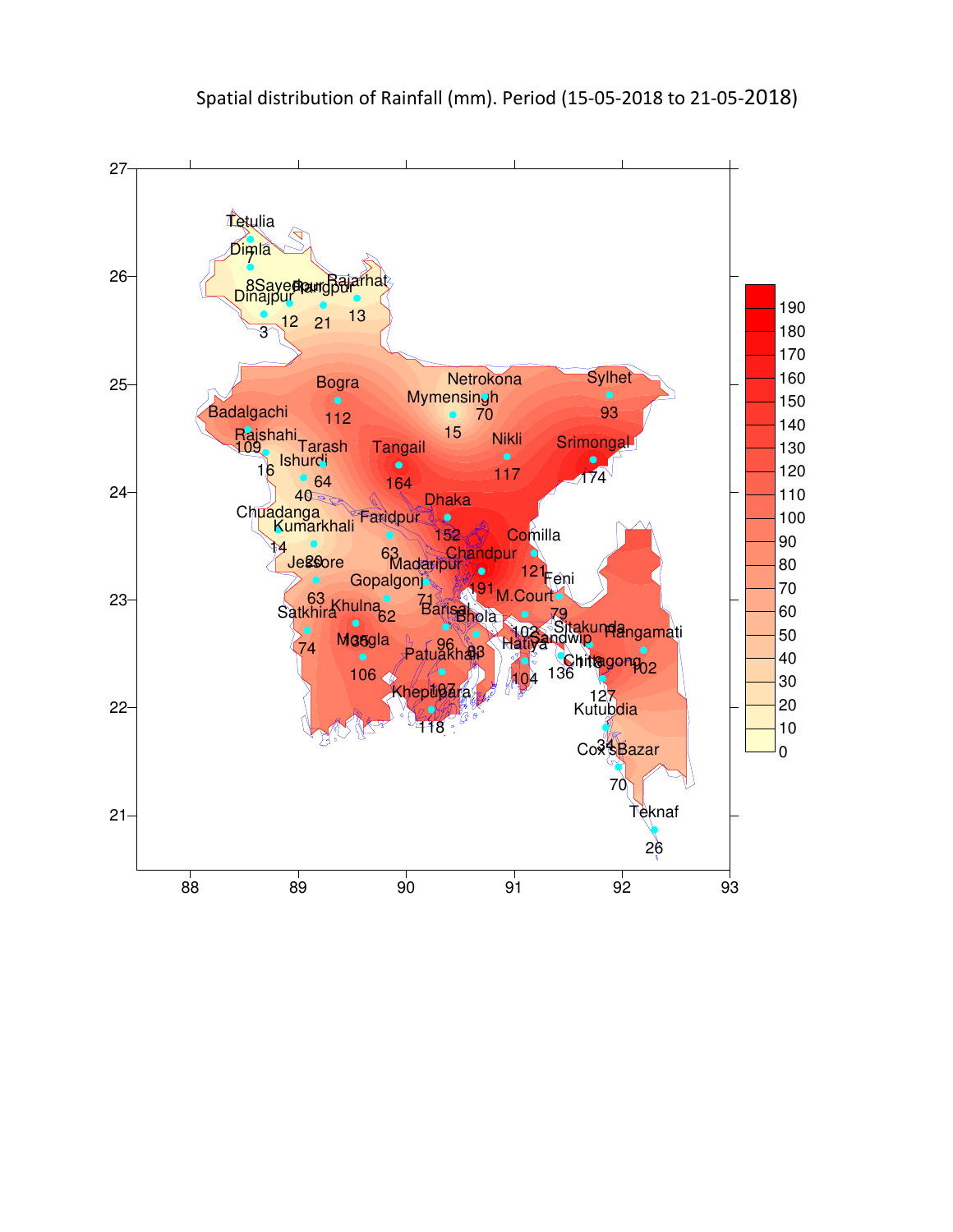



# গণপ্রজাতন্ত্রী বাংলাদেশ সরকার বাংলাদেশ আবহাওয়া অধিদপ্তর কৃষি আবহাওয়া মহাশাখা আবহাওয়া ভবন, ই-২৪, আগারগাঁও, ঢাকা-১২০৭।

www.bmd.gov.bd

এজিএম-২৩.০৯.০০০০.০৩৫.৫১.০১১.১৮.২১

তারিখ: ২২-০৫-২০১৮ খ্রিঃ

পূর্বাভাসের সময়কাল: ২২-০৫-২০১৮ থেকে ৩০-০৫-২০১৮

Spatial distribution of Rainfall (mm) Period (15-05-2018 to 21-05-2018)

Simulated Rainfall (mm) (WRF model) Period (22-05-2018 to 30-05-2018)





1 5 10 20 30 40 50 60 70 80 100120140160180200250300

Extended outlook for accumulative rainfall (mm) Period 31-05-2018 to 07-06-2018)



#### প্ৰধান বৈশিষ্ট্য সমূহঃ-

গত সপ্তাহে দেশের দৈনিক উজ্জল সূর্যকিরণ কালের গড় ৪.৮৩ ঘন্টা ছিল । গত সপ্তাহে দেশের দৈনিক বাষ্পীভবনের গড ৩.৫০ মিঃ মিঃ ছিল।

## আবহাওয়ার পূর্বাভাসঃ- ২২-০৫-২০১৮ থেকে ৩০-০৫-২০১৮ ইং পর্যন্ত।

এ সপ্তাহে দৈনিক উজ্জল সূর্য কিরণ কাল ৬.০০ থেকে ৭.৫০ ঘন্টার মধ্যে থাকতে পারে ।

আগামী সপ্তাহের বাষ্পীভবনের দৈনিক গড় ৩.০০ মিঃ মিঃ থেকে ৪.০০ মিঃ মিঃ থাকতে পারে।

- পশ্চিমা লঘুচাপ বিহার ও তৎসংলগ্ন এলাকায় অবস্থান করছে। এর বর্ধিতাংশ গাঙ্গেয় পশ্চিম বঙ্গ হয়ে উত্তর বঙ্গোপসাগর  $\bullet$ পর্যন্ত বিস্তৃত রয়েছে। মৌসুমের স্বাভাবিক লঘুচাপ দক্ষিণ বঙ্গোপসাগরে অবস্থান করছে।
- এ সময়ে ঢাকা, ময়মনসিংহ, সিলেট, চউগ্রাম, রাজশাহী ও রংপুর বিভাগের অনেক স্থানে এবং খুলনা ও বরিশাল বিভাগের কিছু কিছু স্থানে অস্থায়ী দমকা অথবা ঝড়ো হাওয়াসহ মাঝারি (১১-২২ মিঃ মিঃ) থেকে মাঝারি ধরনের ভারী (২৩-৪৩ মিঃ মিঃ) বৃষ্টি/বজ্রবৃষ্টি হতে পারে। সেই সাথে দেশের কোথাও কোথাও মাঝারি ধরনের ভারী (২৩-৪৩ মিঃমিঃ) থেকে ভারী (৪৪-৮৮ মিঃমিঃ) বর্ষণ হতে পারে।
- এ সময়ে সারাদেশের দিন ও রাতের তাপমাত্রা সামান্য বৃদ্ধি পেতে পারে।

Smanach

(কাওসার পারভীন) উপপরিচালক কৃষি আবহাওয়া মহাশাখা টেলিফোন: ৯১৪৩৭০৩ (অফিস)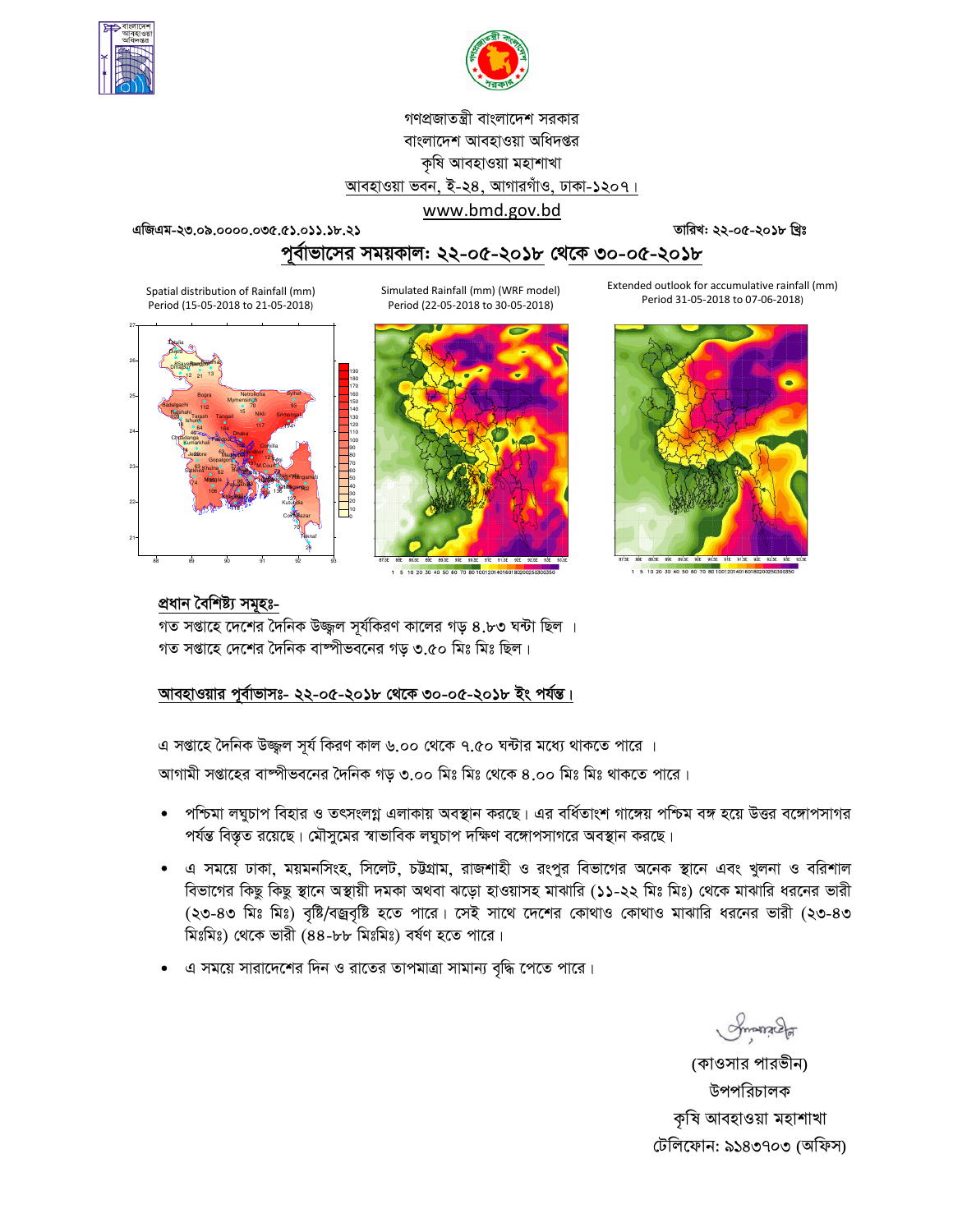### <u>সংক্ষিপ্ত আবহাওয়া বিবরণী, সময়: ১৫-০৫-২০১৮ থেকে ২১-০৫-২০১৮</u>

| বিভাগ     | সর্বোচ্চ তাপমাত্রার পরিসর         | সৰ্বোচ্চ তাপমাত্ৰা ° সেঃ |                        | সর্বনিম্ন তাপমাত্রার পরিসর <sup>o</sup> সেঃ |                |                    | সৰ্বনিম্ন তাপমাত্ৰা °সেঃ |
|-----------|-----------------------------------|--------------------------|------------------------|---------------------------------------------|----------------|--------------------|--------------------------|
| ঢাকা      | ২৪.৬<br>- ৩৪.৬<br>সেঃ             | ঢাকা                     | $^{\circ}$ সেঃ<br>৩৪.৬ | ২৬.২<br>২০.৩<br>$\overline{\phantom{a}}$    | $^{\circ}$ সেঃ | মাদারিপর           | $^{\circ}$ সেঃ<br>২০.৩   |
| ময়মনসিংহ | ২৬.৭<br>- ৩২.৫<br>সেঃ             | ময়মনসিংহ                | $^{\circ}$ সেঃ<br>৩২.৫ | ২৫.৩<br>২০.৫<br>$\overline{\phantom{a}}$    | $^{\circ}$ সেঃ | নেত্ৰকোনা          | $^{\circ}$ সেঃ<br>২০.৫   |
| চউগ্ৰাম   | $^{\circ}$ সেঃ<br>- ৩৪.২<br>২৫.৫  | চাদপুর                   | ৩৪.২° সেঃ              | ২৬.২<br>২০.৫<br>$\overline{\phantom{a}}$    | $^{\circ}$ সেঃ | কুমিল্লা           | $^{\circ}$ সেঃ<br>২০.৫   |
| সিলেট     | ২৮.৮<br>- ৩৩.৪<br>সেঃ             | শ্ৰীমঙ্গল                | $^{\circ}$ সেঃ<br>೦೦.8 | ২8.०<br>২০.২<br>$\overline{\phantom{a}}$    | $^{\circ}$ সেঃ | শ্ৰীমঙ্গল          | $^{\circ}$ সেঃ<br>২০.২   |
| রাজশাহী   | $-08.8$<br>২৫.৩<br>সেঃ            | রাজশাহী                  | <b>ి.8</b> ඇ           | ২৬.৪<br>২৩.৮<br>$\overline{\phantom{0}}$    | $^{\circ}$ সেঃ | তারাশ              | $^{\circ}$ সেঃ<br>২৩.৮   |
| রংপুর     | $^{\circ}$ সেঃ<br>২৮.২<br>$-0.8c$ | দিনাজপুর,সৈয়দপুর,ডিমলা  | $^{\circ}$ সেঃ<br>98.0 | ১৯.৫<br>২৬.০<br>$\overline{\phantom{0}}$    | $^{\circ}$ সেঃ | তেঁতলিয়া          | $^{\circ}$ সেঃ<br>১৯.৫   |
| খুলনা     | $^{\circ}$ সেঃ<br>২৫.৫<br>- ৩৫.৩  | মংলা                     | $^{\circ}$ সেঃ<br>৩৫.৩ | ১৯.৮<br>২৭.০<br>$\overline{\phantom{0}}$    | $^{\circ}$ সেঃ | কমারখালী           | $^{\circ}$ সেঃ<br>১৯.৮   |
| বরিশাল    | $-08.5$<br>২৪.৬<br>সেঃ            | খেপুপাড়া                | $^{\circ}$ সেঃ<br>08.5 | ২৬.৯<br>২১.৩<br>$\overline{\phantom{a}}$    | $^{\circ}$ সেঃ | বরিশাল, পটুয়াখালী | $^{\circ}$ সেঃ<br>২১.৩   |

## <u> বৃষ্টিপাত বিশ্লেষন এবং স্বাভাবিক তাপমাত্ৰা :</u>

| া⊡ভাগের নাম             | স্টেশনের নাম   | মেট<br>্ৰষ্টিপাত<br>( মিঃমিঃ ) | স্বাভা⊡ক<br>্ৰষ্টিপাত<br>( মিঃমিঃ ) | টিছ্যুতি (%)   | মেট<br>্রষ্টিপাতে<br>র দিন | স⊔োঁচ্চ<br>গড<br>আৰ্দ্ৰতা<br>( %) | স∪োনিম<br>আৰ্দ্ৰতা<br>( %) | গড়<br>স⊡চ্চি<br>তাপমাত্রা<br>(টিগ্রীসেঃ) | গড়<br>স্বভা∏ক<br>তাপমাত্রা<br>(টিগ্রী<br>সেঃ) | স⊡নিম<br>গড়<br>তাপমাত্রা<br>(টিগ্রী<br>সেঃ) | স⊡নিম<br>স্বাভা∏ক<br>গড়<br>তাপমাত্রা (<br>চিগ্ৰীসেঃ) |
|-------------------------|----------------|--------------------------------|-------------------------------------|----------------|----------------------------|-----------------------------------|----------------------------|-------------------------------------------|------------------------------------------------|----------------------------------------------|-------------------------------------------------------|
| ঢাকা                    | ঢাকা           | ১৫২                            | ৬৫                                  | 508            | ο٩                         | ০৬৫                               | ০৬৬                        | 0.60                                      | 00.8                                           | ২৩.৬                                         | २8.१                                                  |
|                         | ফরিদপুর        | ৬৩                             | <b>G</b>                            | ৯              | o¢                         | ৯৬                                | ০৬৭                        | 0.0                                       | ৩৩.৬                                           | ২৩.৩                                         | 28.8                                                  |
|                         | মাদারীপুর      | ۹۵                             | 8¢                                  | Qb             | $\circ \circ$              | ০৯৮                               | ০৫৬                        | ৩০.৯                                      | ৩৩.৯                                           | ২৩.১                                         | २8.१                                                  |
|                         | নিকলী          | 339                            | **                                  | ***            | ০৬                         | $* *$                             | $**$                       | $\pm$ $\pm$                               | $\pm \pm$                                      | $\pm \pm$                                    | $* *$                                                 |
|                         | টাঙ্গাইল       | 508                            | 8 <sub>o</sub>                      | ২৩৫            | oc                         | ০৯৫                               | ০৬৫                        | ৩১.২                                      | ৩২.৯                                           | ২৩.১                                         | 28.0                                                  |
|                         | গোপালগজ্ঞ      | ৬২                             | $* *$                               | ***            | ০৩                         | ৯৭                                | ०१७                        | ৩০.১                                      | $\ast$                                         | ২৩.৬                                         | $\ast$                                                |
| ময়মনসিংহ               | ময়মনসিংহ      | 5¢                             | ৬৭                                  | -9৮            | ०२                         | ৯ $8$                             | ০৬৬                        | 0.00                                      | ৩২.০                                           | ২৩.৭                                         | 28.5                                                  |
|                         | নেত্রকোনা      | ٩o                             | **                                  | ***            | ০২                         | $\circ$ ৯8                        | ০৬৫                        | ৩০.২                                      | **                                             | 20.8                                         | $**$                                                  |
| চট্টগ্ৰাম               | চট্ৰগ্ৰাম      | ১২৭                            | ৬৭                                  | ৯০             | ০৬                         | $\pm$ $\pm$                       | $\pm$ $\pm$                | ৩২                                        | 02.8                                           | ২৩.৯                                         | ২ $8.5$                                               |
|                         | সীতাকুন্ড      | 55b                            | ৯৫                                  | ২8             | ০৬                         | $**$                              | $**$                       | $**$                                      | ৩২.৫                                           | $\ast\ast$                                   | २8.१                                                  |
|                         | রাঙ্গামার্টি   | ১০২                            | ৬৯                                  | 8 <sub>b</sub> | ০৬                         | $\ast$                            | $**$                       | $\ast$                                    | 0.00                                           | $\ast$                                       | 28.5                                                  |
|                         | কক্স⊔াজার      | ٩o                             | ৬৯                                  | <sup>2</sup>   | ৬                          | $\ast$                            | **                         | **                                        | ৩২.৭                                           | $**$                                         | 20.8                                                  |
|                         | টেকনাফ         | ২৬                             | ৭৩                                  | -৬8            | 8                          | $\ast$ $\ast$                     | $**$                       | **                                        | ৩২.০                                           | **                                           | ২৫.৫                                                  |
|                         | হাতিয়া        | 508                            | ৬০                                  | ۹৩             | ο٩                         | ৯৯                                | 98                         | 05.9                                      | ৩২.২                                           | ২৪                                           | 20.8                                                  |
|                         | সন্দ্বীপ       | ১৩৬                            | ৬৯                                  | ***            | o٩                         | $**$                              | **                         | $**$                                      | 0.60                                           | **                                           | ২8.৯                                                  |
|                         | কুতু্⊔দীয়া    | $\mathcal{O}8$                 | ٩৫                                  | -00            | ০৬                         | ৮৭                                | ০৬৫                        | ৩২.৫                                      | ৩২.১                                           | 28.0                                         | 20.0                                                  |
|                         | ফেনী           | ৭৯                             | b8                                  | -4             | o¢                         | ৯৮                                | 098                        | ২৯.৭                                      | ৩২.৬                                           | ২২.৮                                         | २8.१                                                  |
|                         | মাইজদী কোঁট    | ১০২                            | ٩o                                  | 8 <sub>b</sub> | o¢                         | ৯৭                                | 90                         | ৩০.৭                                      | ৩২.৮                                           | ২৩.৬                                         | ২৫.১                                                  |
|                         | চাঁদপুর        | ১৯১                            | 69                                  | ***            | o٩                         | $* *$                             | $\pm$ $\pm$                | $\ast$ $\ast$                             | 00.5                                           | $\pm\pm$                                     | २8.१                                                  |
|                         | কুমিল্লা       | ১২১                            | ۹১                                  | ٩o             | o٩                         | ৯৬                                | ٩8                         | ২৯                                        | ৩২.৭                                           | ২৩.১                                         | ২৪.৩                                                  |
| সিলেট                   | সিলেট          | ৯৩                             | ১৩১                                 | -২৯            | $\circ 8$                  | ৯৫                                | ৬৪                         | ৩১.১                                      | ২৩.২                                           | ২৩.২                                         | ২৩.০                                                  |
|                         | শ্ৰীমঙ্গল      | 598                            | ৮৮                                  | ৯৮             | o٩                         | ৯৯                                | ०৫१                        | ৩০.৭                                      | ৩২.৫                                           | ২২.৩                                         | ২৩.৩                                                  |
| রাজশাহী                 | রাজশাইী        | ১৬                             | ৩১                                  | $-8b$          | $\circ$ 8                  | ०৯१                               | ০৬১                        | ৩২.৯                                      | 08.5                                           | ২৩.২                                         | 28.0                                                  |
|                         | ⊔গুডা          | ১১২                            | 82                                  | ১৬৭            | ०२                         | ০৯৫                               | ০৫২                        | 0.6                                       | 00.8                                           | ২৩.৮                                         | 28.5                                                  |
|                         | ঈশ্বরদী        | 80                             | ৩৫                                  | 58             | $\circ 8$                  | ০৯৭                               | ০৫২                        | ৩২.২                                      | 08.0                                           | ২৩.১                                         | ২৪.২                                                  |
|                         | ⊔দলগাছী        | ১০৯                            | **                                  | ***            | ०२                         | ৯৭                                | ০৫৩                        | ৩১.৩                                      | **                                             | ২৩.১                                         | **                                                    |
|                         | তাডাশ          | ৬৪                             | **                                  | $* * *$        | ০৩                         | ০৯৯                               | ০৫২                        | ০৩১                                       | **                                             | ০২৩                                          | $**$                                                  |
| রংপুর                   | রংপুর          | ২১                             | والنا                               | -৬৭            | ০৩                         | ০৯২                               | ০৫৬                        | 02.8                                      | ৩১.৭                                           | ২৩.৭                                         | ২৩.৩                                                  |
|                         | দিনাজপুর       | ৩                              | 89                                  | -৯৪            | ০৩                         | $\circ$ ನಿ8                       | ०৫१                        | 02.8                                      | ৩২.৫                                           | ২৩.০                                         | ২৩.২                                                  |
|                         | সৈয়দপুর       | ১২                             | **                                  | ***            | ०२                         | $\pm$ $\pm$                       | $\pm$ $\pm$                | **                                        | **                                             | **                                           | **                                                    |
|                         | রাজারহাট       | ১৩                             | **                                  | ***            | ০১                         | ০৯৫                               | ০৫৮                        | ৩২.৪                                      | **                                             | ২৩.২                                         | **                                                    |
|                         | তেতুঁলিয়া     | ٩                              | **                                  | ***            | $\circ$                    | ০৯৫                               | oQb                        | ৩২.২                                      | $\ast$                                         | ২২.৬                                         | **                                                    |
|                         | <u> তিমলা</u>  | Ъ                              | $* *$                               | ***            | ०२                         | 0.88                              | ०৫१                        | ৩২.৫                                      | $**$                                           | ২৩.১                                         | $**$                                                  |
| খুলনা                   | খুলনা          | ১৩৫                            | 88                                  | ২০৭            | $\circ \circ$              | ০৯৭                               | ০৬৮                        | ৩১.৯                                      | 08.0                                           | 28.0                                         | 20.8                                                  |
|                         | মংলা           | ১০৬                            | **                                  | ***            | $\circ 8$                  | $\ast$ $\ast$                     | **                         | **                                        | **                                             | **                                           | **                                                    |
|                         | যশোর           | ৬৩                             | ৩৬                                  | 90             | ০৩                         | $\pm$ $\pm$                       | $\ast$                     | $\pm$ $\pm$                               | 9.90                                           | **                                           | ২৫.০                                                  |
|                         | চয়া⊡াঙ্গা     | $\sqrt{8}$                     | ৩৬                                  | -৬১            | ০৩                         | ০৯৬                               | ০৬১                        | 02.8                                      | 0.90                                           | 20.8                                         | ২৫.০                                                  |
|                         | সাতক্ষীরা      | ۹8                             | ২৯                                  | 200            | ০৩                         | ০৯৮                               | ০৫২                        | ৩২.৬                                      | 0.90                                           | 28.5                                         | ২৫.৭                                                  |
|                         | কুমারখালী      | ২০                             | $* *$                               | ***            | ০৩                         | 500                               | ০৬৩                        | 0.40                                      | $\pm$ $\pm$                                    | ২৩.৭                                         | $\pm$ $\pm$                                           |
| $\overline{\Box}$ রিশাল | <u> ⊓রিশাল</u> | ৯৬                             | ৩৮                                  | ১৫৩            | o¢                         | ৯৯                                | ०१२                        | ৩০.৬                                      | 0.00                                           | ২৩.৭                                         | ২৫.০                                                  |
|                         | ভোলা           | ৮৩                             | œ۵                                  | ৬৩             | o¢                         | ০৯৬                               | ०१७                        | 0.20                                      | ৩২.৭                                           | ২৩.৭                                         | ২৫.২                                                  |
|                         | পটুয়াখালী     | ১০৭                            | 69                                  | bþ             | 08                         | ০৯৯                               | ०१०                        | ৩২.০                                      | ৩৩.২                                           | ২৩.৮                                         | ২৫.৫                                                  |
|                         | খেপুপাড়া      | 55b                            | ৫৩                                  | ১২৩            | ০৬                         | ০৯৫                               | 0.58                       | 00.8                                      | ৩২.৭                                           | ২৪.৬                                         | ২৫.৮                                                  |

N.B .Analyses contained in this bulletin are based on preliminary \* un-checked data. \*\* Data not received. \*\*\* Data not available.